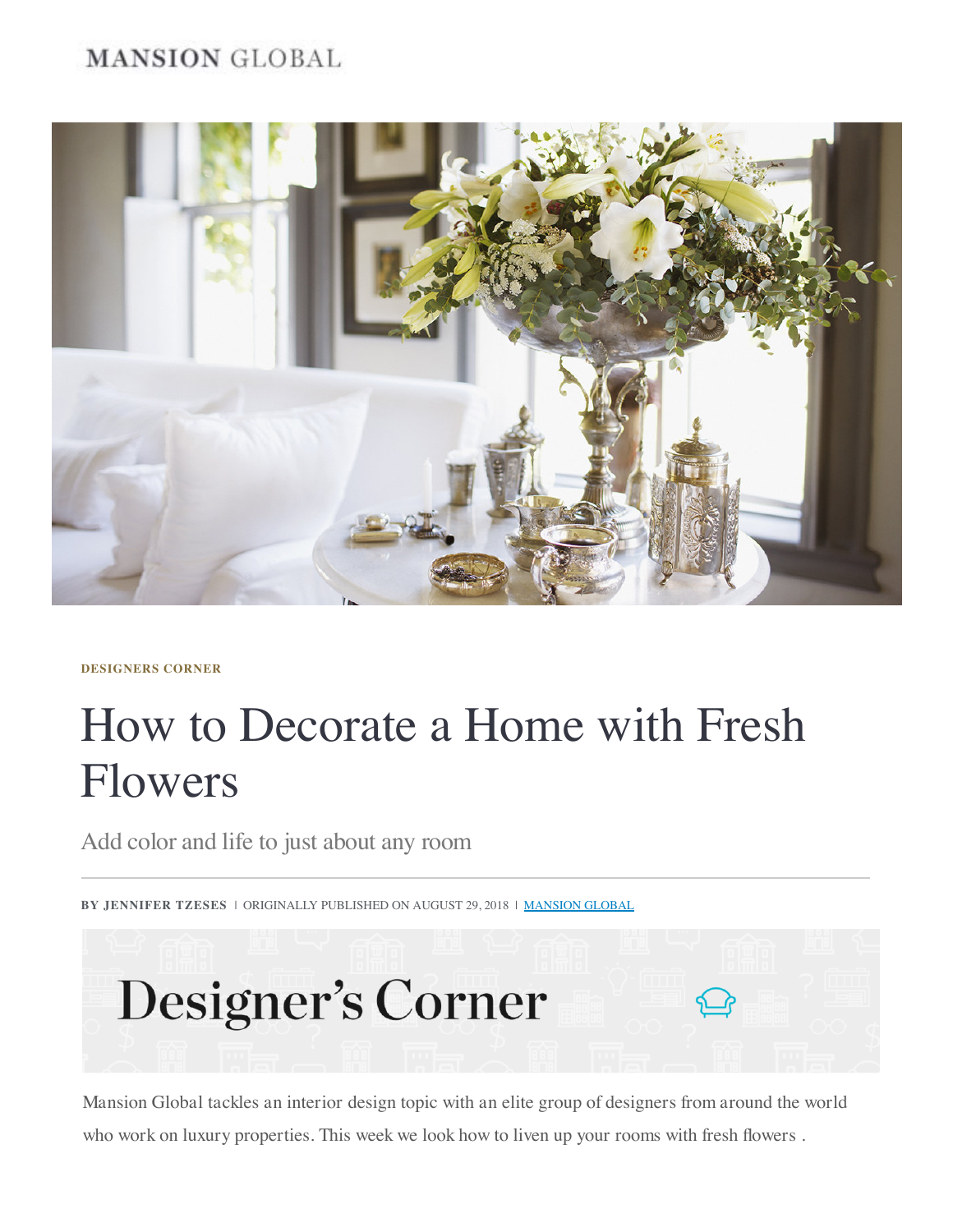Fresh flowers inspire an immediate lift, and add interest to any and all rooms. "They help to bring softness and texture to a space that can otherwise be filled with hard surfaces," said Phillip Thomas, founder and principal of Phillip Thomas Inc. in New York City. "Flower arrangements can also be a wonderful way to draw attention to features of an interior; a tall arrangement, for example, can direct the eye to appreciate the ceiling heights of a space," Mr. Thomas said.

Fresh flowers can "take a room from bleak to chic," said London-based florist Larry Walshe, "adding that final finishing flourish and bring your entire scheme to life."

For advice on creating rooms that bloom, follow these tips from the pros.

# **Focus on Style and Substance**

"I let the interior dictate the arrangement. For more traditional interiors, I go for fuller, denser arrangements. For more midcentury and contemporary interiors, I tend to like my arrangements looser and less dense with a sculptural quality to them.

"Don't match your floral arrangements to your interiors, but complement them instead. If your home is a palette of soft pinks, for example, choose a stronger shade of pink that attracts attention. Adding a punch of color to a serene interior or a softness to a vibrant space can keep the eye interested.

"Make sure the vases you use are watertight. I cannot tell you how many calls I have received from clients telling me that their vase leaked onto their furniture. It is also key to choose flowers that do not have pollen. If they do, remove the pollen before it falls from the flower. Pollen can have a damaging impact on soft furnishings such as fabrics and carpets.

"Store your flower arrangements in your refrigerator when you are away from your home for an extended period of time. It can really extend the life of an arrangement. When longevity is key, I try to use flowers that look equally beautiful when dried."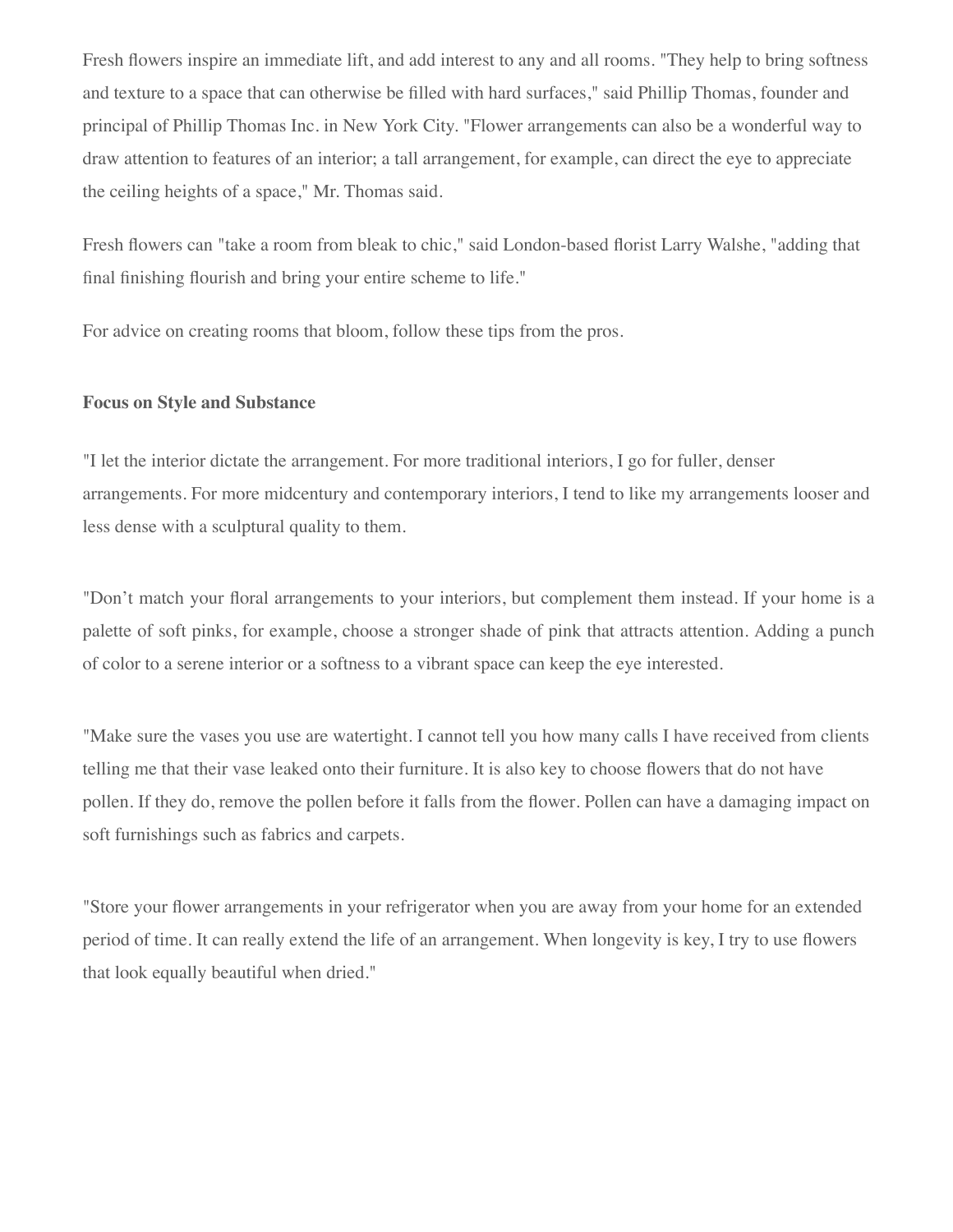

Varying vessels make for a lively presentation of blooms and greenery in this home designed by Phillip Thomas. Eric Piasecki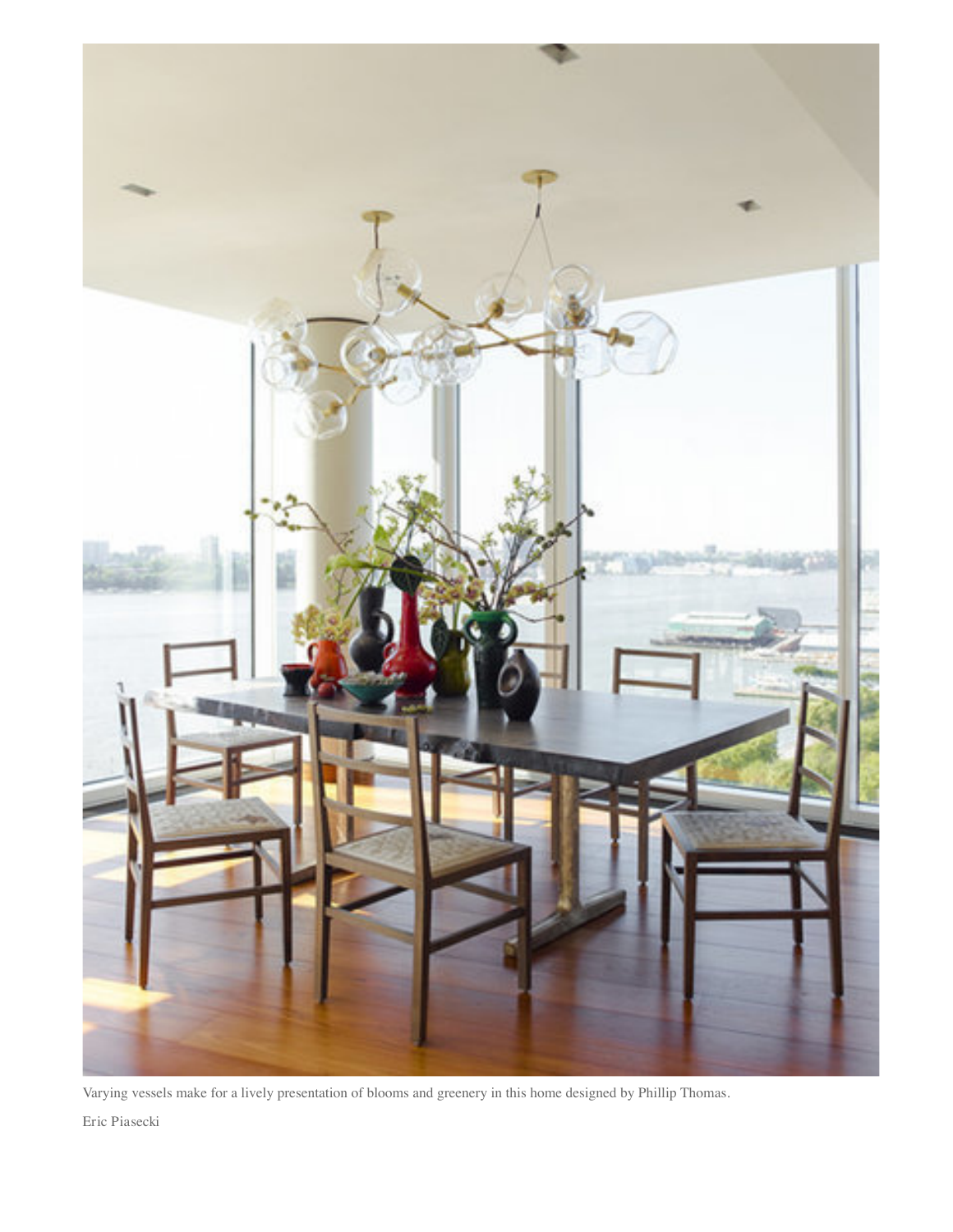**— Phillip Thomas, founder and principal of Phillip Thomas Inc. in New York City**

# **Consider the Effect**

"Stick to what is in season. Decorating with seasonal flowers evokes the moment you spend in a room.

"Start with a simple harmony. Build your palette first with the color(s) dominating your décor.

Then elaborate the palette by gradually introducing a derivative hue that may then incorporate accents of contrast.

"The vessel is part of your bouquet. Don't limit yourself to only vases. I have used empty paint cans, tomato sauce tins wrapped in moss, raffia, fabric, twigs, burlap, paper—the possibilities are endless. If you have a beautiful light source, then I prefer crystal-clear vessels; the water and branches are as beautiful as the flowers above."\



Tall, voluminous arrangements of blooms and branches can help divide a large room into sections, as they do here at Majorelle restaurant in New York City.

Majorelle

**— Charles Masson, owner of [Majorelle](https://www.lowellhotel.com/restaurants-and-bar/majorelle/57-1/?mod=article_inline)  restaurant at The Lowell Hotel in New York and author of** The Flowers of La Grenouille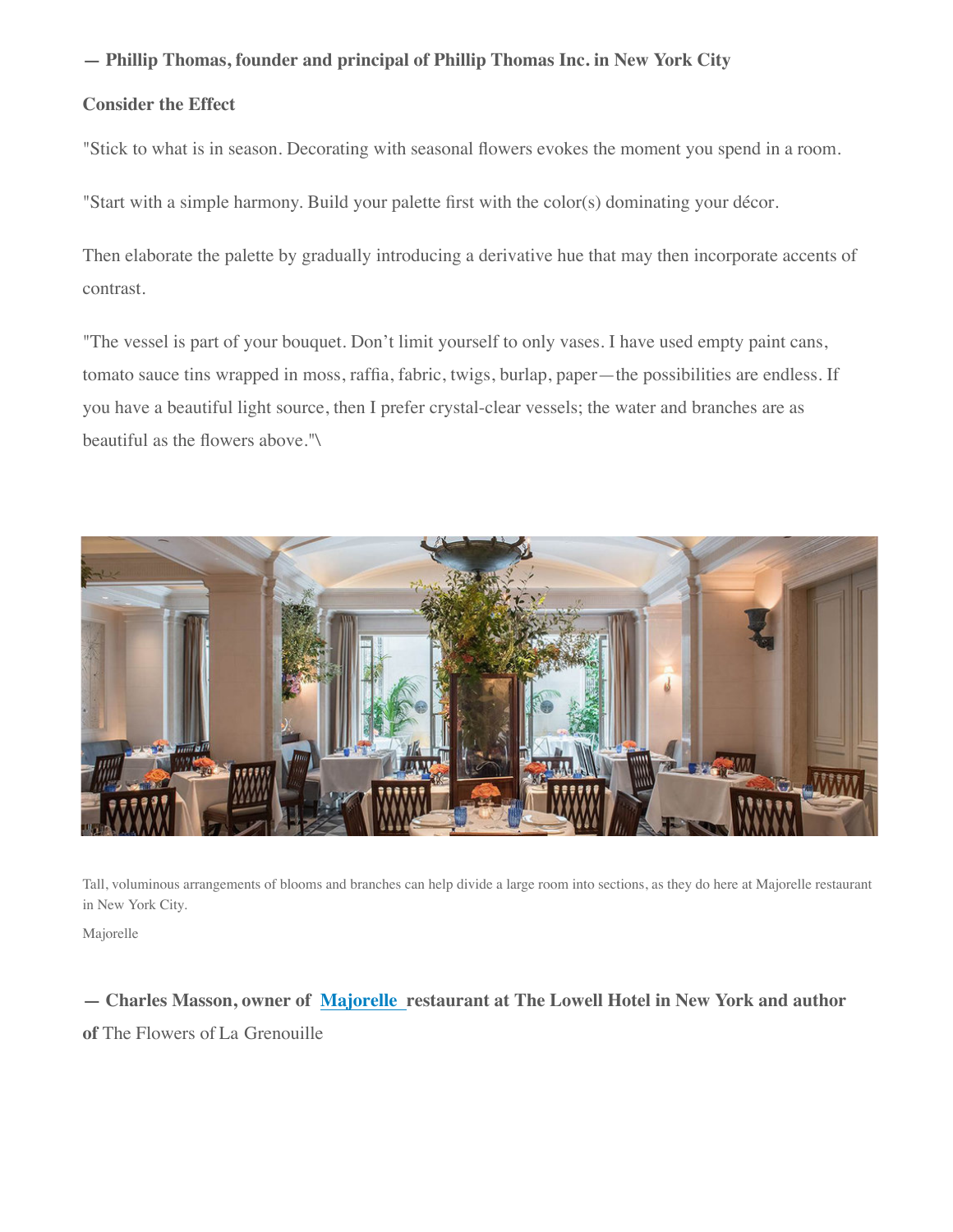## Get Creative

"The best places to position flowers within your home are the areas in which you will spend most of your time and where they can be enjoyed fully. We suggest placing a large and impressive design on your entrance table to add impact as guests arrive. Low and luxurious designs can then be placed along the dining table, throughout the living areas and on bedside tables as a considered touch. To ensure your flowers last as long as possible, place them in a cool environment out of direct sunlight.

"If you are looking for your flowers to last for a week, there are certain varieties that will perform better than others. Hydrangea, gladioli, eremurus, moluccella and calla lilies are some of our personal favorites.

"Using a single flower variety in each vase works to create an effortlessly chic look. If you enjoy lots of different flowers, cluster multiple vases, each supporting a single flower variety, to create a luxurious look which is on trend."

## **— London-based florist Larry Walshe**

#### **Placement Makes Perfect**

"Indigenous varieties are easy and can be cut from your garden. Expecting plants to live forever is what leads people to buy artificial flowers. Orchids, for example, last a very long time and can be cycled in and out.

"Consider your space. There are many pots that hang on the wall—and plants like tillandsia or staghorn fern can be hung or put in a cranny. You can arrange seasonal vases, multiples or a single elegant silver service with traditional roses. I like to use loving cups and trophies from time to time.

"Always consider color. Flowers draw the eye, but greens can be very impactful, too. Chartreuse is one of my favorite color accents. I often use a color that is not in the room; it's just as powerful as putting lilacs in a purple and lavender room."